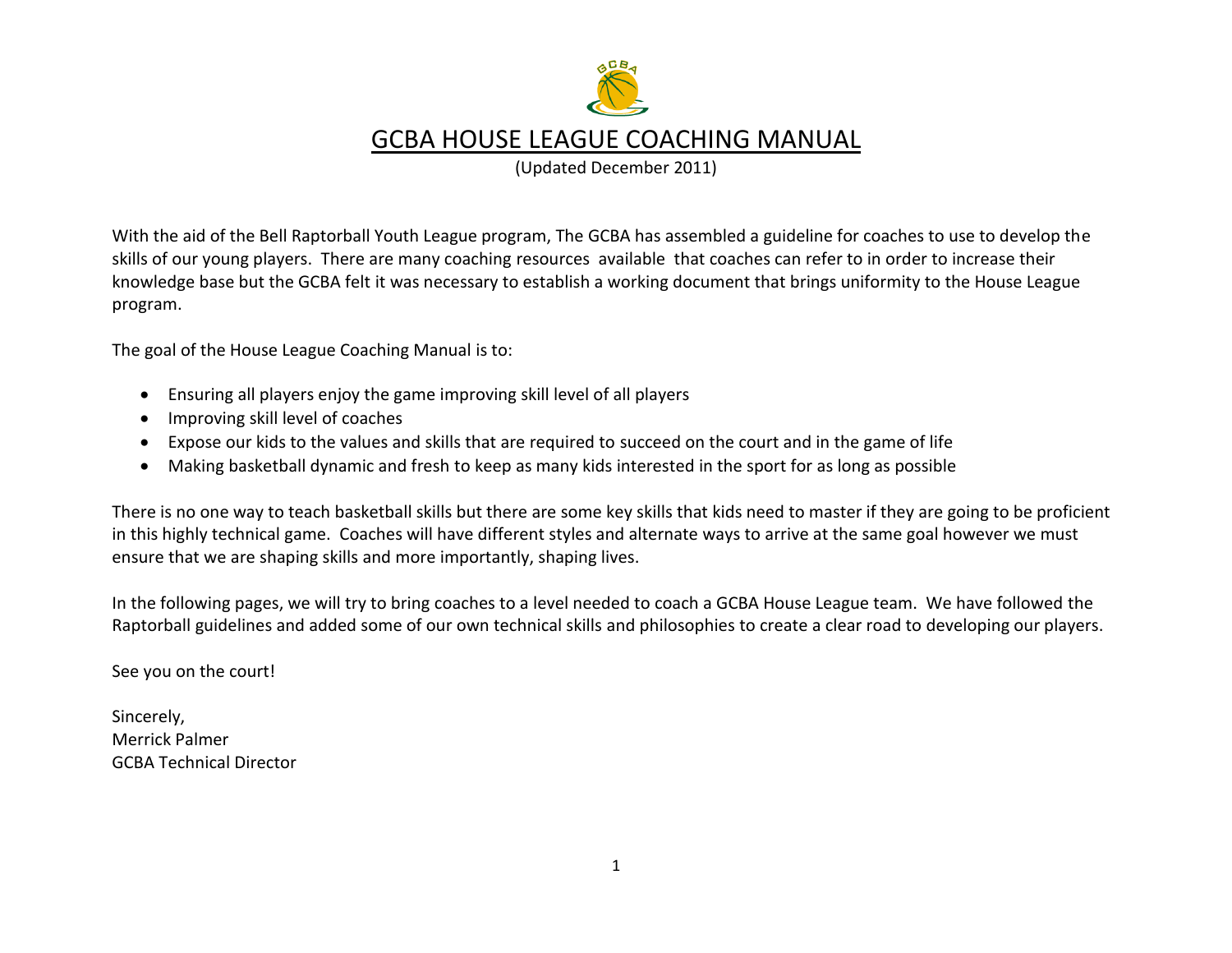

# **GCBA HOUSE LEAGUE COACHING MANUAL** TABLE OF CONTENTS

| Skills and Drills/Footwork-- |  |
|------------------------------|--|
| Ball handling-               |  |
| Shooting-                    |  |
|                              |  |
|                              |  |
| Offence-                     |  |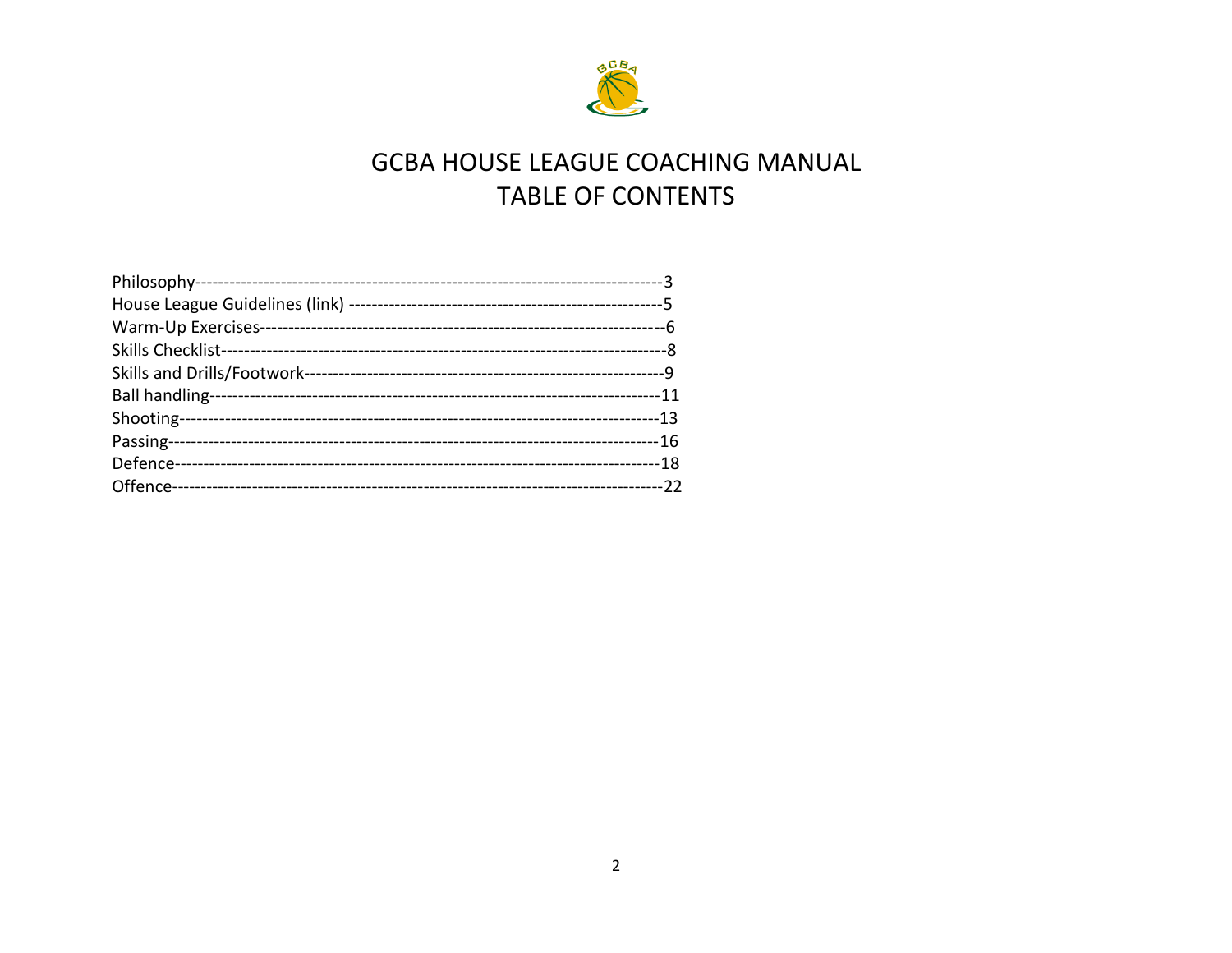

The goal of GCBA House League is to provide an opportunity for boys and girls to learn and enjoy the game of basketball. In Canada, basketball is still a relatively new sport when it comes to giving kids the best possible opportunity to learn the game as soon as they pick up a basketball. Our strongest coaches tend to gravitate to older players that have shown a proficiency to play the game and have the ability to understand game tactics.

Hockey has always been our national pastime and many of our kids are exposed to high-level coaching as soon as they strap on their first set of skates! The average hockey parent has probably had hours of ice time and has most likely played at a competitive level. With hockey in many households, a child already has inside knowledge of the sport. On the other hand, basketball is not so deeprooted in our culture and more often, the first introduction to the sport is from a house league coach.

It's not a coincidence that countries that do well internationally in any sport have a strong grassroots/house league programs. It's simple, the more educated our coaches are, the better our kids will become.

#### **WINNING**

We must note however that winning is a by-product of hours of training. As coaches we must do everything in our power to deemphasize winning. Bad youth coaches will try to assemble the best kids to win as many games as possible. Good youth coaches enjoy winning but will not compromise the value of teaching the essential skills to **each** player in order to win an over-valued championship.

There have been many teams that have won only a couple of games all year and said they had a successful year as it relates to skill development. **Players will adopt the personality of the coach**. Be clear to your parents and players that "winning" doesn't always translate to scoring more points than the opponent. Emphasize attending and working hard in practices and use the games as the stage to show what you have worked on in those practices.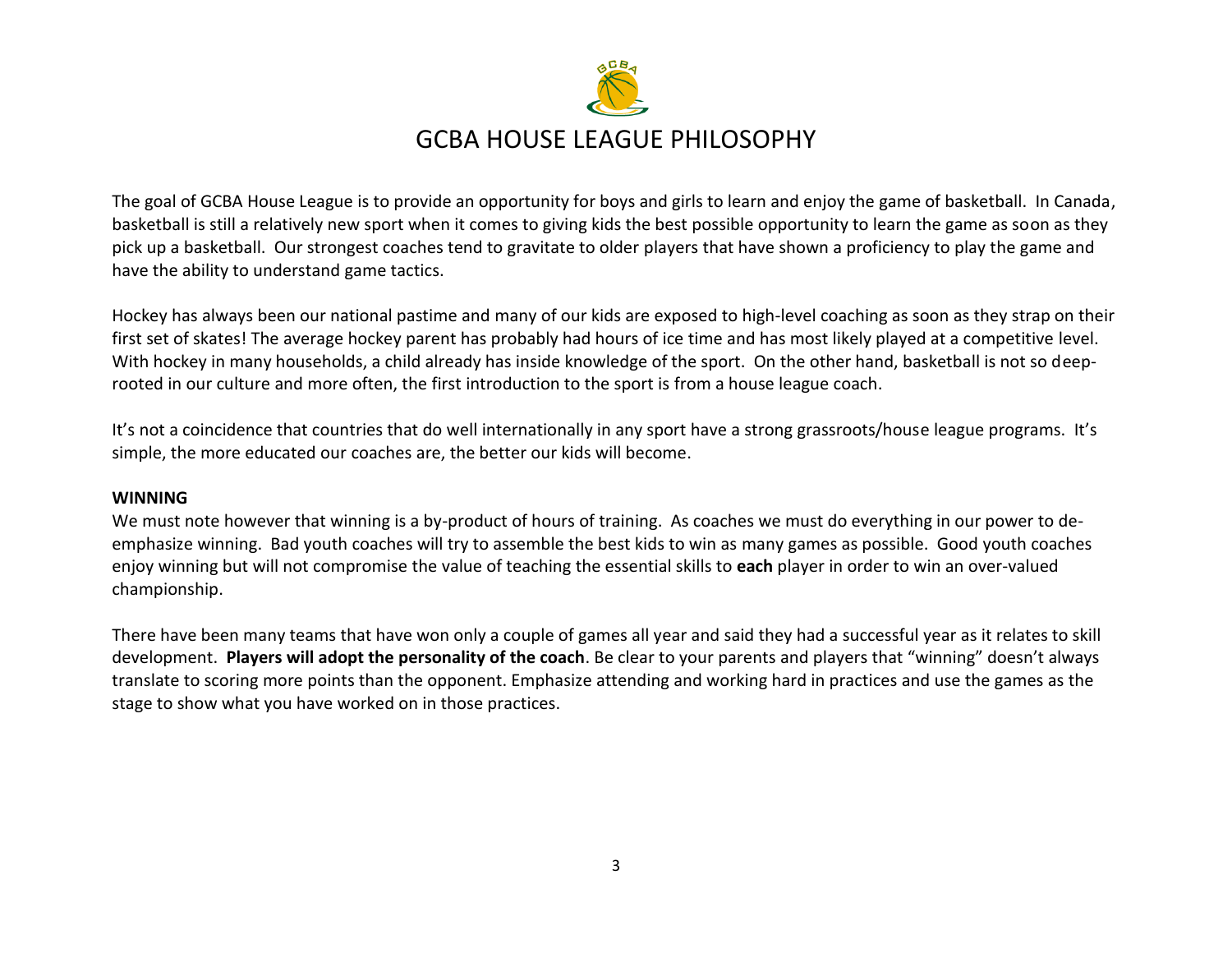

#### **PRACTICES**

Practices are the single most important part of developing players at a young age. **Practices are the rehearsals for the games**. If an actor doesn't know their lines during a rehearsal, chances are they will stumble when they get on stage. The director (the coach) must put their actors or players in roles or positions where they will succeed. If a player does not know how to dribble in practice, they will not learn in a game where the pressure is intensified. Young players need small personal victories in practices and games to keep them motivated to continue playing basketball. If practices are too difficult that means that the drills may be too advanced and need to be scaled back so everyone succeeds.

#### **If there are players that have strong skills then the drills should be modified for them so they are challenged and don't become bored.**

Assess the abilities of each of your players and work on their deficiencies in practice. When players show proficiency in practices, coaches can shift roles during games. A role that is often mismanaged is that of the point guard, or the players that are chosen to bring up the ball and start the offense. **Not all players can fill this role.** Allowing all the players to bring up the ball in a game will not allow the team to successfully start the offense which can be demoralizing for youngsters. In the long run, though, it is important that coaches strive to develop all players to the extent that is possible, in all roles.

#### **SYSTEMS**

Coaches should ensure that the offensive systems that are being used are age and skill appropriate. Please contact the GCBA for a copy of the **Numbered Offensive System for All Ages DVD (N.O.S.A.A) (More of N.O.S.A.A** in **Offense**). Defensively, the GCBA abides by a *No-Zone policy from Novice to Bantam levels*. All players on defence must be guarding his/her player. If a player A is clearly beaten, player B may take player A's check. Player A must now recover and cover player B's check (no double teaming). (More on defensive philosophy in **Person to Person Defensive Philosophy**)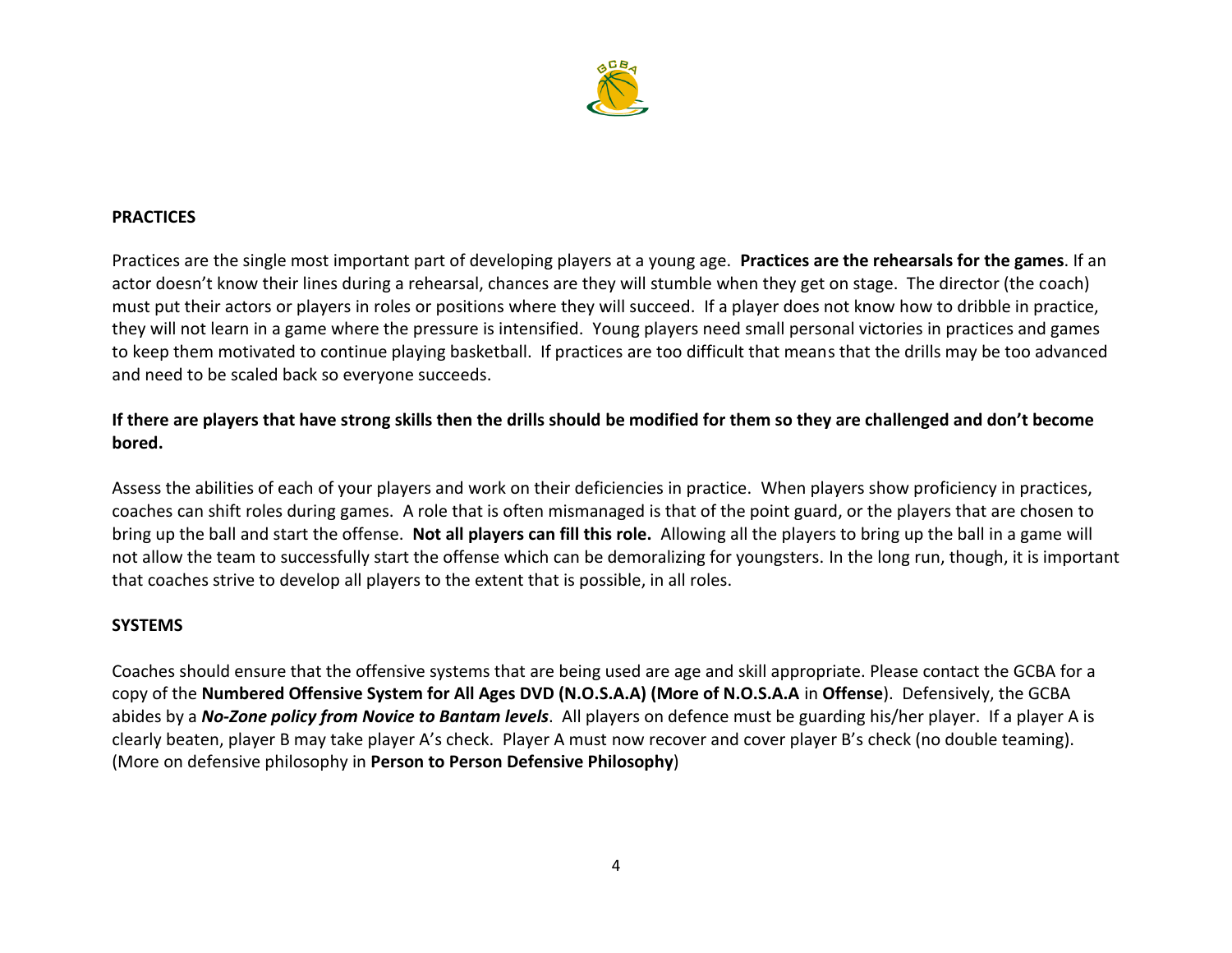

### HOUSE LEAGUE GUIDELINES

For all rules and policies and procedures for the house league program, please refer to the Gloucester Cumberland Basketball Association House League Guidelines found on the www.GCBA.ca website.

Cut and paste this link: [http://www.gcba.ca/uploads/file/GCBAHLGuidelines\\_Sep05.pdf](http://www.gcba.ca/uploads/file/GCBAHLGuidelines_Sep05.pdf)

Or follow these steps:

- 1. Log onto [www.gcba.ca](http://www.gcba.ca/)
- 2. Click on About Us tab
- 3. Scroll down to Policies and Procedures
- 4. Click on [GCBA House League Guidelines](http://www.gcba.ca/uploads/file/GCBAHLGuidelines_Sep05.pdf) (PDF English)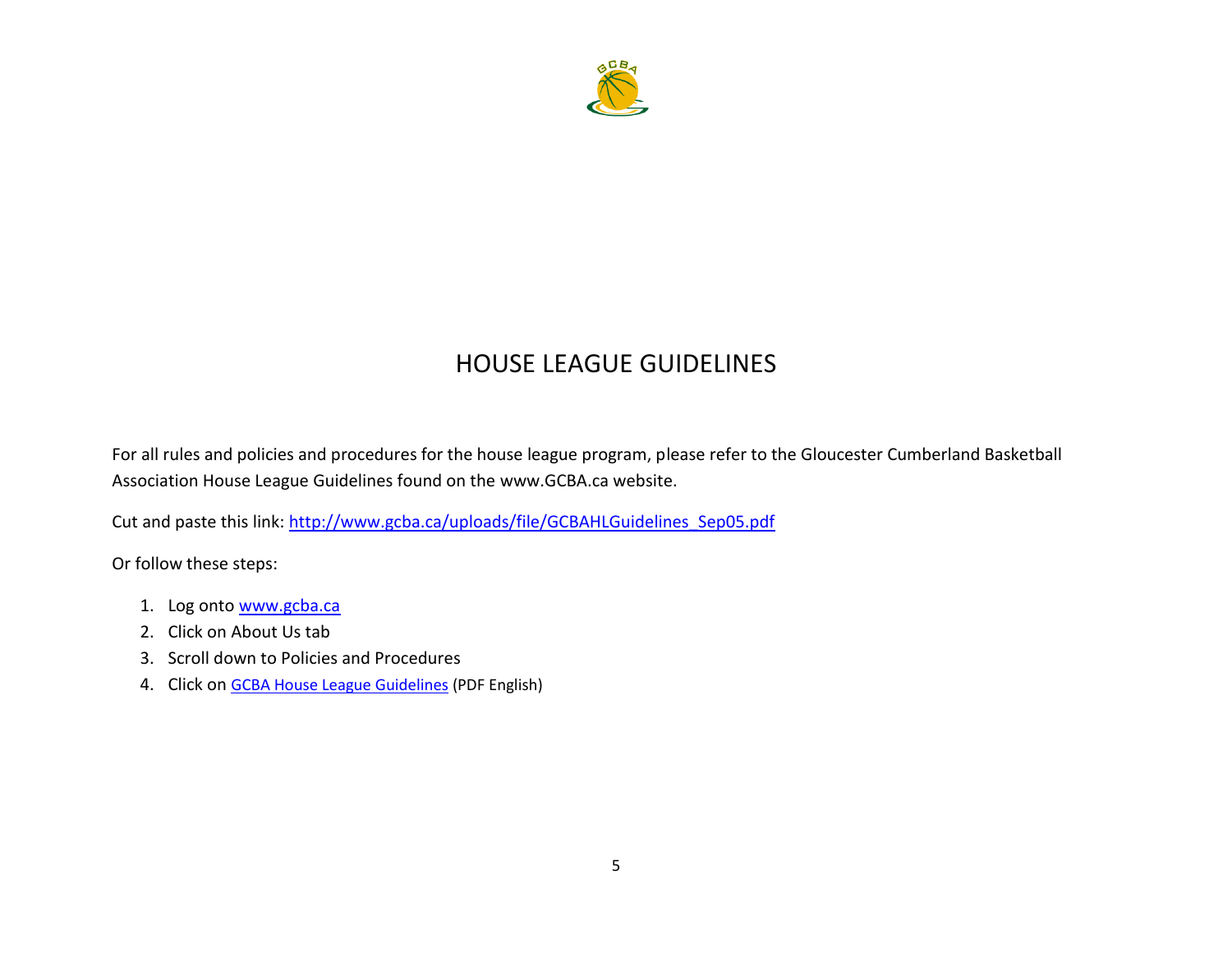

### WARM-UP EXERCISES

#### **DYNAMIC STRETCHING**

Dynamic stretching has become the new standard for preparing the ligaments and muscles for activities that have a wide range of motion. When performed correctly, dynamic stretching warms up the joints, maintains current flexibility and reduces muscle tension (Canfit Pro). Always start dynamic stretching exercises at a slow pace then gradually increase.

#### **Examples of Dynamic Stretching Exercises**

#### **1. Walking Quad Stretch**

#### Muscles targeted**: Quadriceps**

1. Start by lifting your right leg and grabbing it with your hand and pull it to your butt in a controlled manner.

2. Hold the stretch for a couple of seconds, release your foot and return to the ground. Then take a step and repeat with the opposite leg.

3. Continue this alternating motion for the desired repetitions.

#### **2. Leg Cradle**

Muscles targeted**: Hip Rotators**

#### **Instructions:**

- 1. Start by lifting your right leg and grabbing your foot and knee with your hands.
- 2. Pull them up towards the ceiling until a comfortable stretch is felt and simultaneously stand up on the ball of your opposite foot.
- 3. Return to the starting position, take a step and repeat with the other leg.
- 4. Continue this alternating motion until the desired repetitions are met.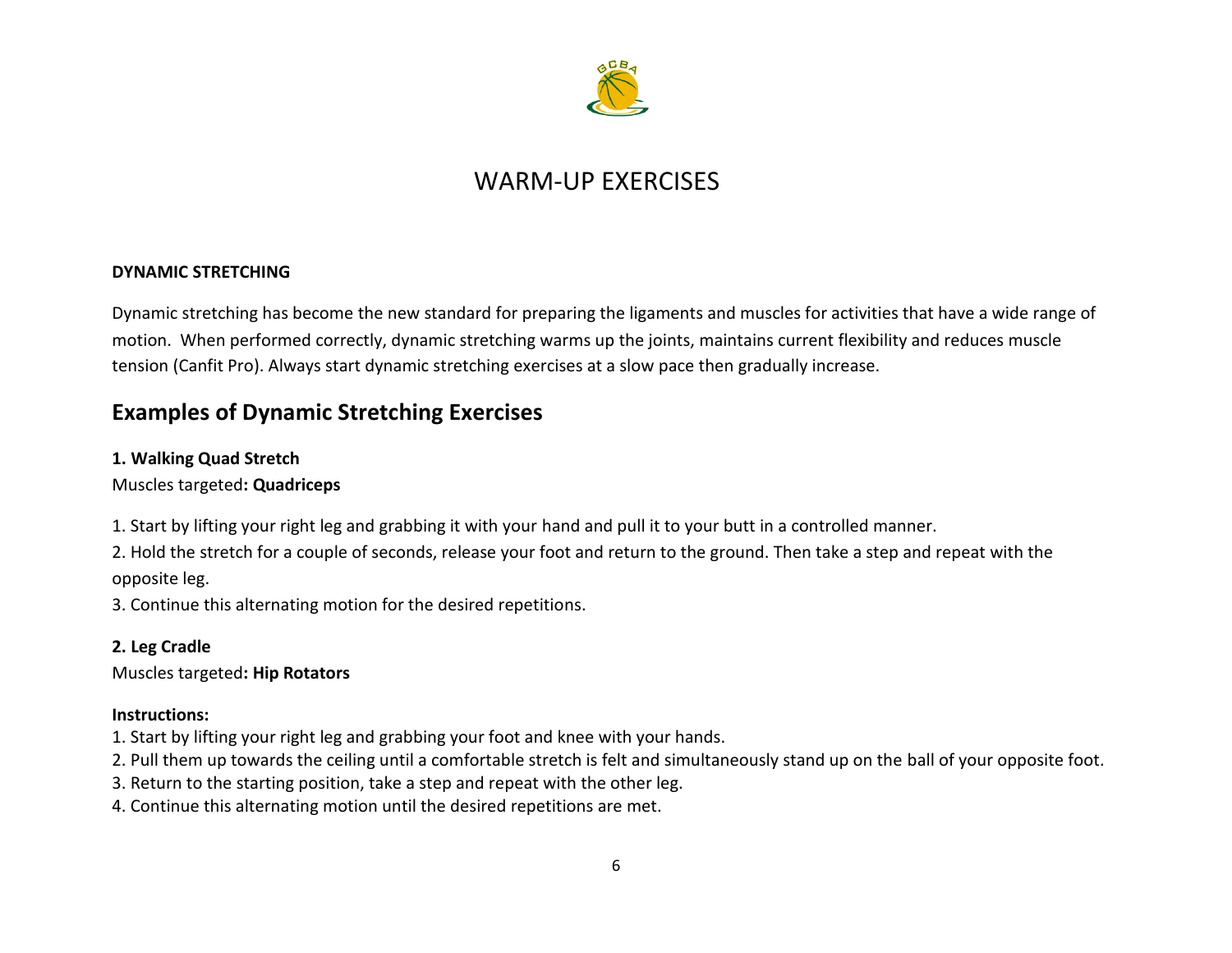

#### **3. Lateral Leg Swings**

#### Muscles targeted: **Adductors and Abductors**

#### **Instructions:**

- 1. Start by holding onto a secure object and raise your outside leg out to the side.
- 2. In a smooth and continuous motion swing your leg back and forth across the front of your body.
- 3. Swing through your full range of motion but keep your upper body stable throughout the movement.
- 4. Repeat for the recommended repetitions and then flip sides and repeat with the other leg.

#### **4. Forward Backward Leg Swing**

#### Muscles targeted: **Hip Flexor, Quads, Glutes and Hamstrings**

#### **Instructions:**

- 1. Start by standing with your feet shoulder width apart. You can stand on a small step or on the ground.
- 2. Keeping your upper body perpendicular to the ground swing one leg forward and backward.
- 3. Do not swing your leg so hard that you cannot keep your upper body from moving.
- 4. Repeat for the recommended repetitions and repeat with the other side.

### **5. Large Arm Circles** Muscles targeted: **Shoulders**

#### **Instructions:**

- 1. Stand straight with your arms out to your sides.
- 2. Start swinging your arms in a large circles going forward and then back.
- 3. Repeat for the recommended time and then repeat in the other direction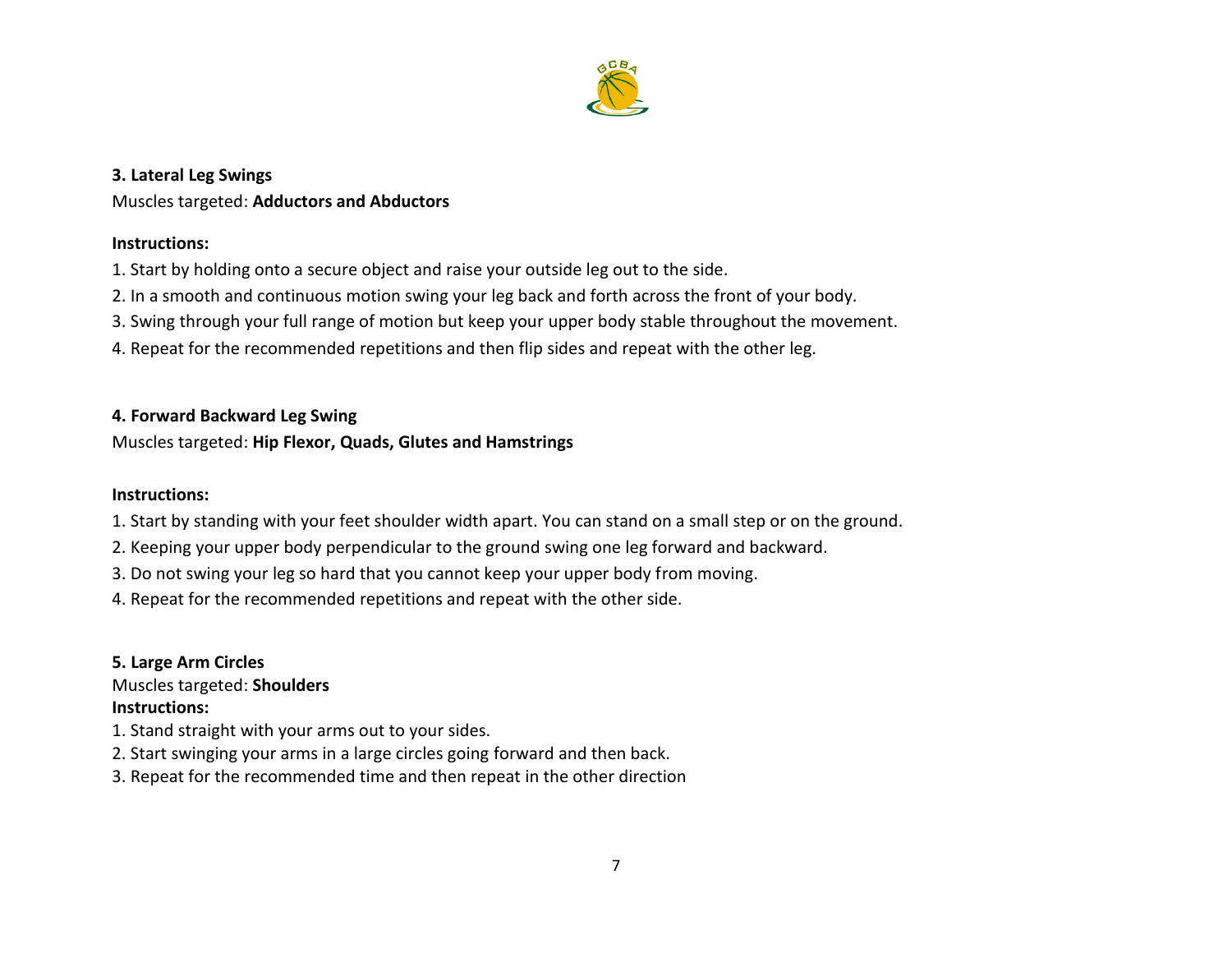

#### **6. Walking Knee Pulls**

Muscles targeted: **Glutes Instructions:**

- 1. Do the Drill Walking
- 2. Go up on the Toe, and pull the knee to your chest.
- 3. Put the leg back on the ground take a step and repeat of the opposite leg.

**After executing several dynamic stretches, you are now ready to move to more basketball related drills**

For more dynamic stretching exercises, please visit: **www.stretchingworld.com/dynamicstretching.html#test**

# SKILLS CHECKLIST

To teach the game of basketball; the game can be divided into 6 categories:

- 1) Footwork
- 2) Ball Handling/Dribbling
- 3) Shooting
- 4) Passing/Receiving
- 5) Defence
- 6) Offence

Mental preparation is an additional category that can be addressed at any age. The earlier the concepts are introduced, the greater the understanding will be as players move on to higher levels.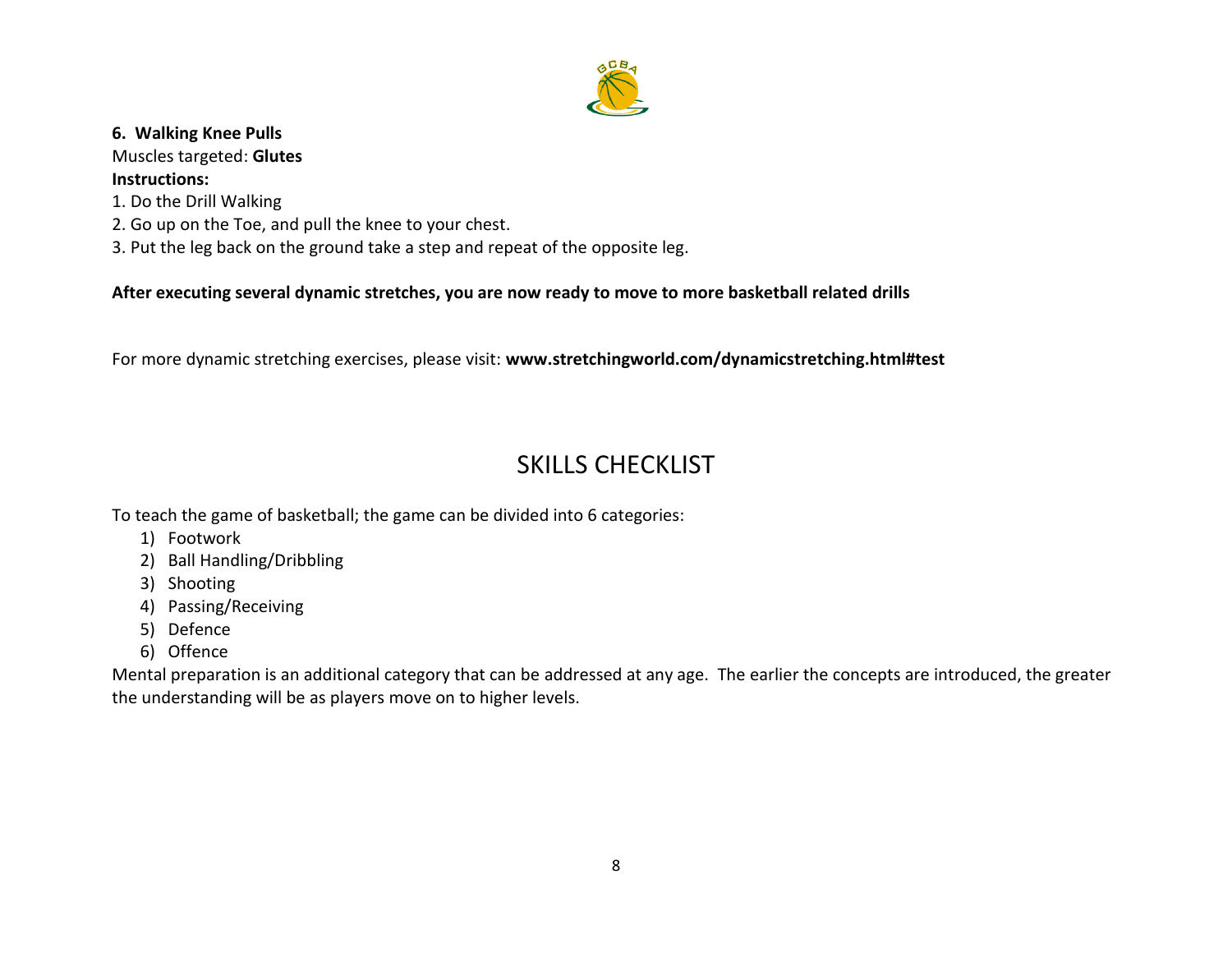

### *Footwork*

## Ready Position

The most important position in basketball is the Ready Position. Most drills will include the ready position in some fashion This position is also known as the Offensive Triple Threat Position for the ability to 1. Dribble 2. Pass or 3. Shoot. But more importantly, this position allows players to be ready to defend.

- A) Feet are placed one slightly ahead of the other and shoulder width apart
- B) Knees are slightly bent
- C) The weight is on the balls of the feet to prepare for movement
- D) Arms are extended and palms are facing in
- E) The head and eyes are up

### Form Running

Run the width or length of the gym. Encourage players to use the pad of their feet (front part) using high knee action while pumping the arms.

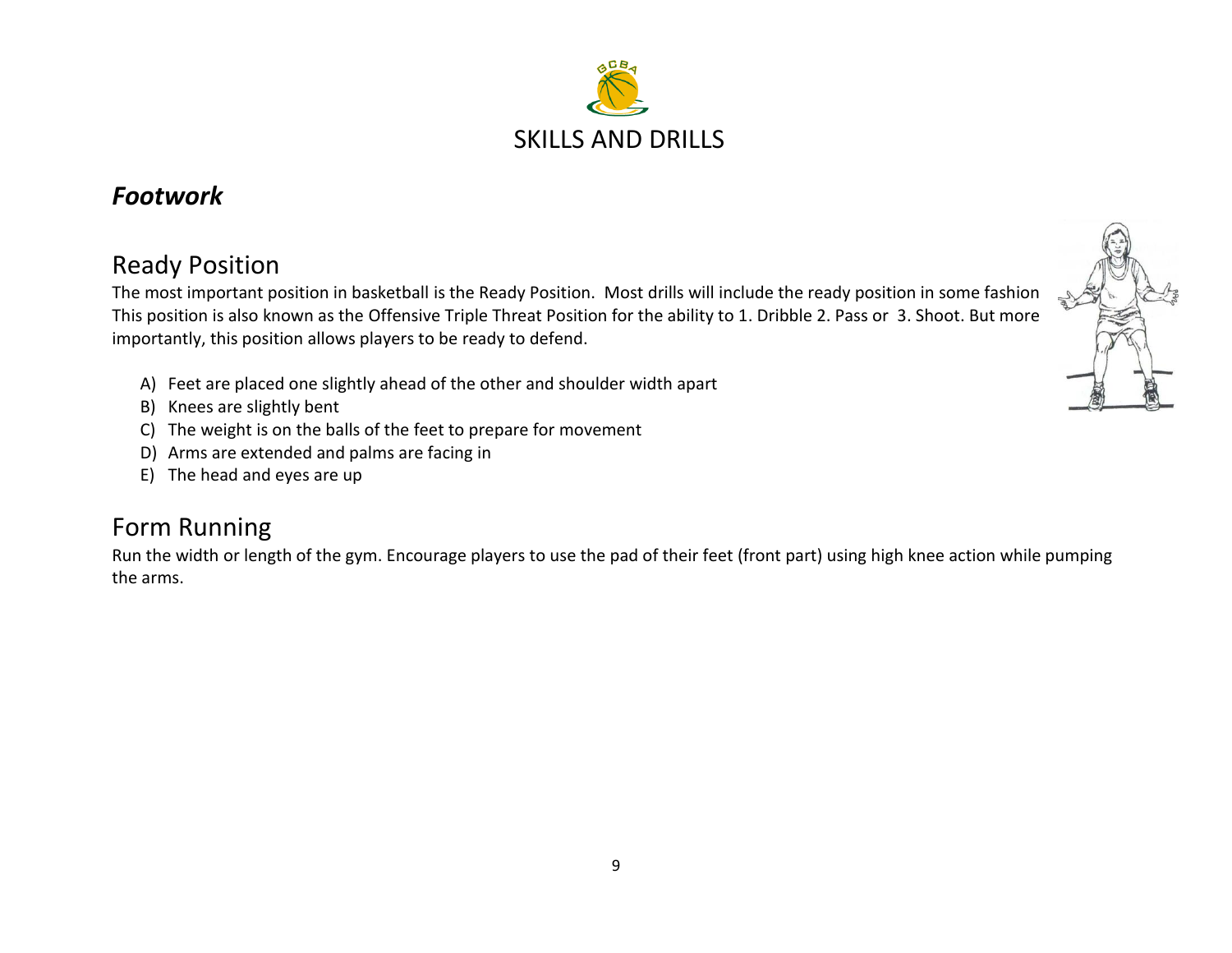

### Lateral Shuffle

This is used when covering your opponent- Try not to crossover your feet. When shuffling, it's a push off motion. Keep low and your head up. Make yourself as large as possible and stay between your opponent and the basket (more on defensive principals in **Person to Person Defence**)

# Pylon Shuffle

Place pylons approximately 8 ft apart in a Zig Zag formation down the length of the gym. Each player does lateral shuffles inside the pylons and back to the start line. Use volunteers or other objects if no pylons are available.

# Defensive Stance

The defensive stance (or ready position) is like sitting in an imaginary chair. Try to keep the eyes directly at an opponent's torso as the torso moves the least. Watching the head, shoulders, hands or feet leaves the defender susceptible to fakes. Coaches can try to push the player from different angles to see if the player can keep his or her balance.

### Carioca

Players begin facing the sideline. Arms are at shoulder height. Move down the length of the court by crossing the left foot in front of the right foot and bringing the right foot up beside the left. Then throw the left foot behind the right and bring the right back beside the left.

See video: http://www.youtube.com/watch?v=XEjbWMiwZVE

### Footwork Challenge

Set up a large rectangle with the pylons inside the court. Have players run to a corner, back pedal to another, shuffle to another, carioca to another etc.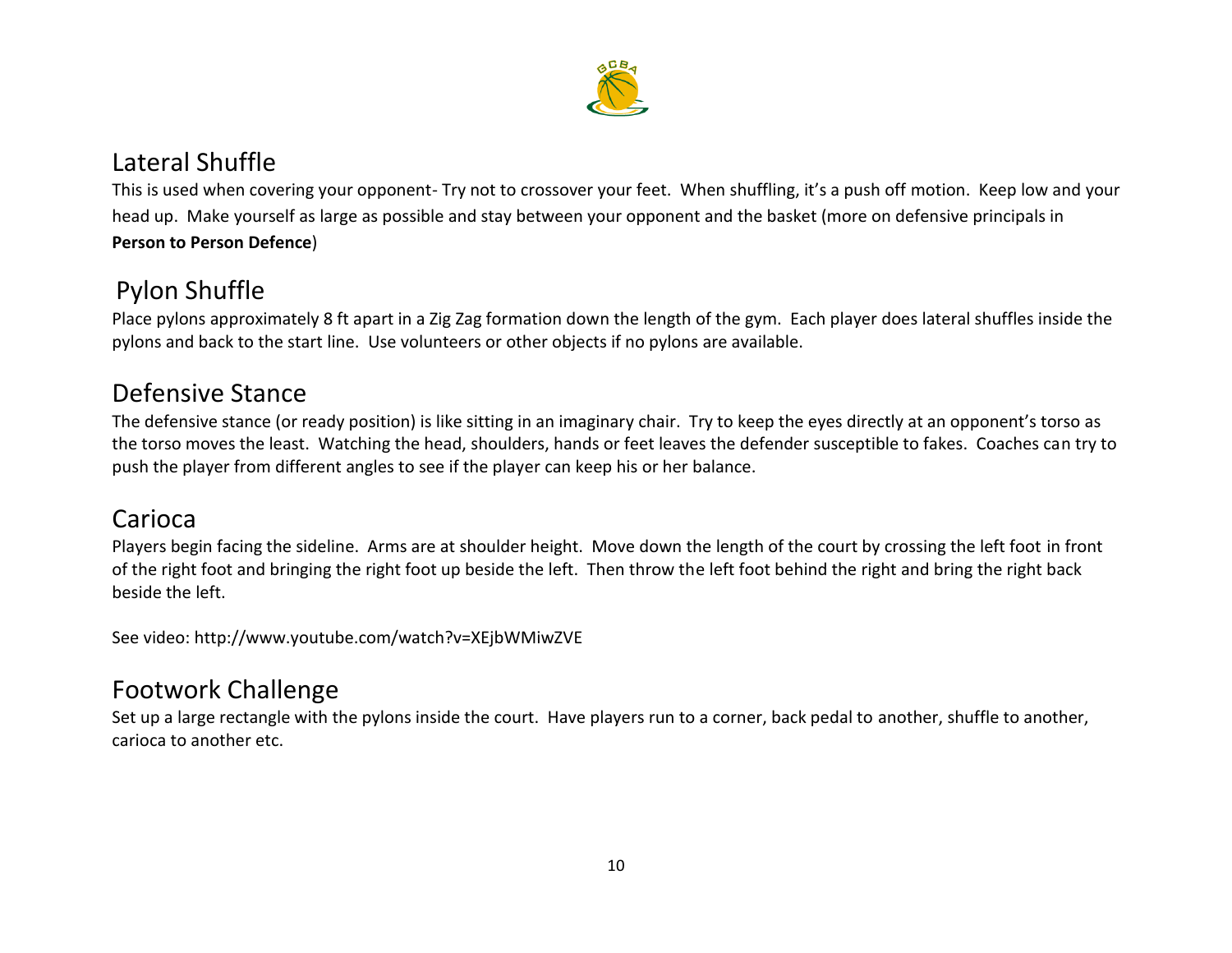

# *Ball Handling/Dribbling*

The fingertips are an extremely important body part as it relates to developing good ball handling skills. Drills to sensitizing the hands and fingertips should be performed before any offensive drills are conducted. Try shooting a basketball immediately after coming in from the sub-zero temperatures! The fingertips are the last part of the body that the basketball comes in contact with when shooting or passing.

### Tapping

Tapping is done by quickly passing the ball back and forth between the fingertips with the arms extended. Do the same action with the arms above the head and to the lowest point. To make it more challenging, put the ball behind the back or with the eyes closed. Tapping can also be done on the wall.

# Ball Circles

Move the ball from one hand to the next around the head, waist, legs, knees, ankles, figure 8's. Speed is the key! **Encourage kids to go as fast as they can!** Have them go faster than they can keep up with in order for them to go outside their comfort zone. There will be balls flying all over the place but encourage them to pick it up and start again. **If kids are not pushed outside of their comfort zones in practice, they will be afraid to take risks in games.** With continuous repetition in practice, their speed will increase very quickly. For all ball handling and dribbling drills, it is important for the kids to not look at the basketball. At the younger ages not looking at the ball can be very challenging but coaches should always be shouting "eyes up"!

### See-Saw Drill

Stand with the legs a little more than shoulder with apart. Hold the ball with 2 hands behind the back. Throw the ball between the legs and catch it with 2 hands in the front. Go back and forth and increase the speed. Close the eyes to make the drill more challenging.

### Pretzel Drill

Stand with the legs a little more than shoulder with apart. Hold the ball between the legs with one hand holding the ball from the front and the other hand holding the ball from behind the back. Keep the ball between the legs while switching hand positions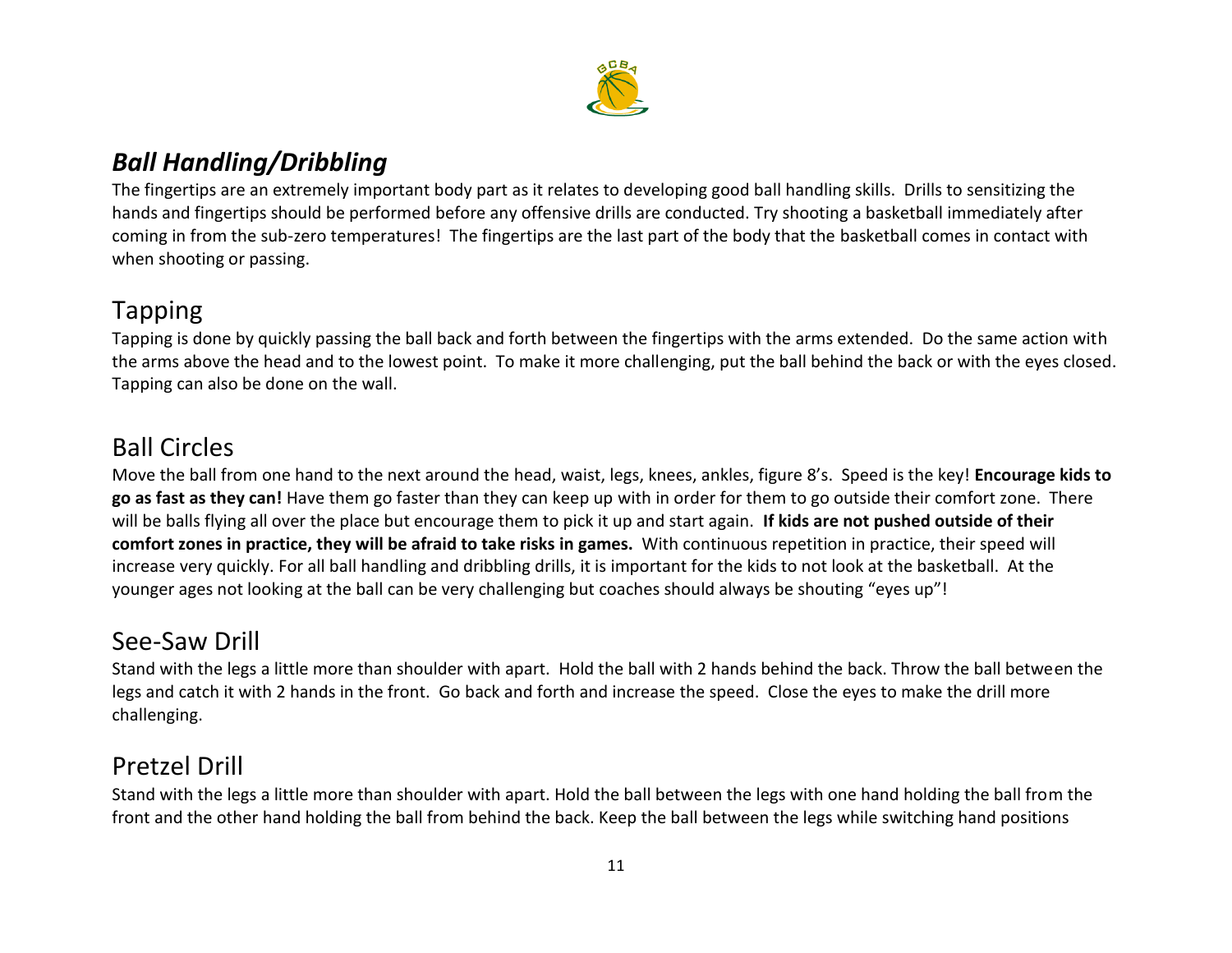

without dropping the ball. Younger kids may need to catch the ball after one bounce but encourage catching it without a bounce. Increase speed to go outside comfort zones. Close the eyes to make the drill more challenging.

# Spot Dribbling

Each player has a basketball, or shares with a partner and prepares for the drill by getting into the ready position. Dribble in one spot always keeping the ball below the knee. This is also known as a control dribble. After every player has a chance to spot dribble, they can switch hands.

# Dribbling Figure 8's

Stand with the legs a little more than shoulder with apart. Dribble the ball as many times and as low as possible between the legs in a figure 8 shape. Close the eyes to make the drill more challenging or perform the drill while walking the length of the court.

# One Dribble Figure 8's

Stand with the legs a little more than shoulder with apart. Use one dribble between the legs and move the basketball in a figure 8 shape. More arm and hand action is needed for this drill to manoeuvre the ball. Once this drill is mastered, do this drill in motion. Have players compete in relay races using this drill.

# Compass Drill

Similar to the spot dribble, each player is in the ready position, dribbling in one spot. The coach tells the players to dribble in all directions using both hands. Only the ball moves, not the player.

# Zig Zag Drill

This drill allows players to practice both offensive and defensive concepts, defending the dribbler and the crossover dribble

- $\bullet$  Divide the court into 3 corridors lengthwise using the existing lines on the floor. Use the 1<sup>st</sup> and the 3<sup>rd</sup> corridors for this drill
- Players form pairs: One offensive and one defensive. The Offensive player dribbles the length of the  $1^{st}$  corridor in a zig zag pattern while the defensive player uses defensive slides and drop steps to try and beat the offensive player to the edge of the corridor.
- The offence must stay within the lines of the corridor
- The defence must try and stay within an arm's length away from the offensive player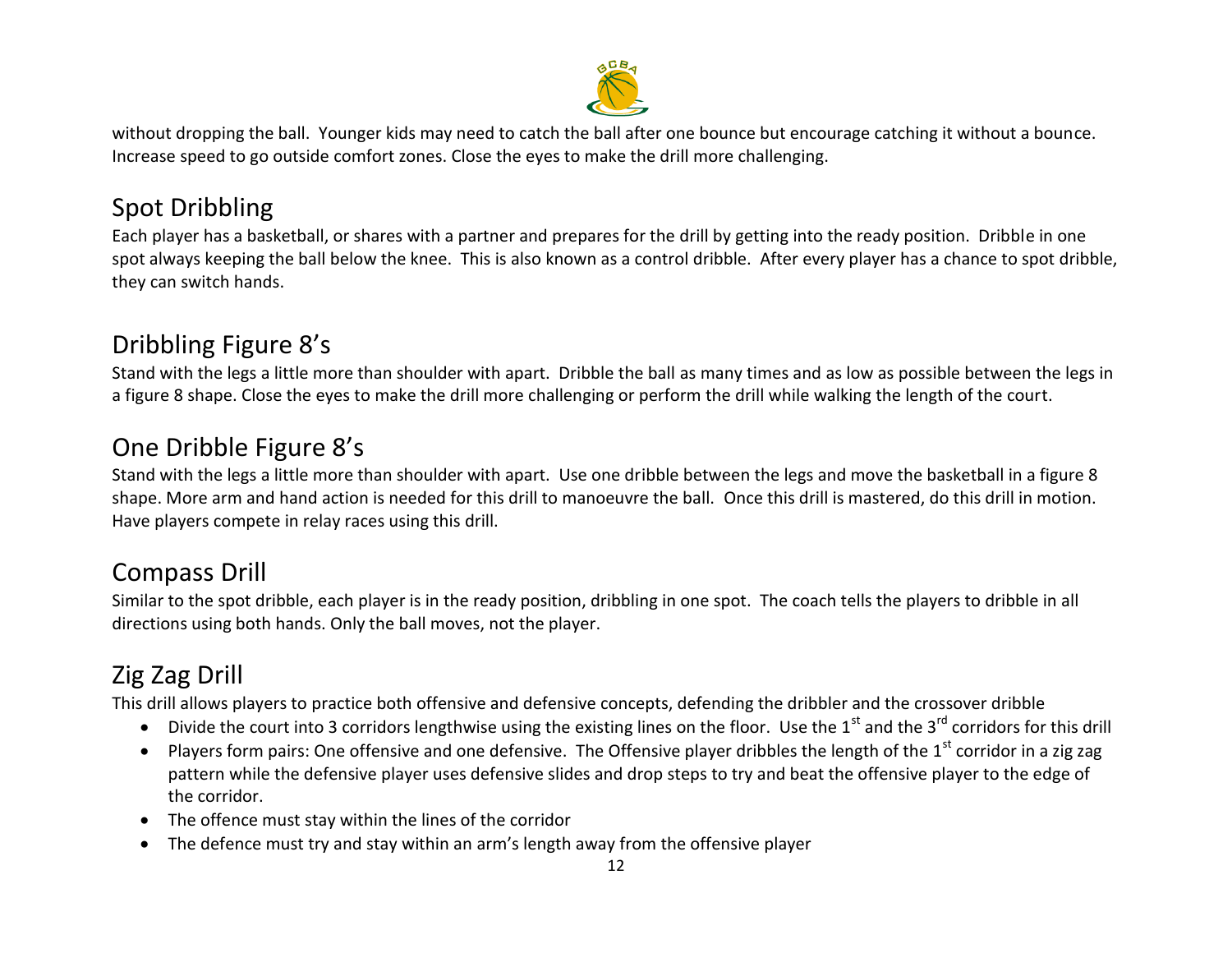

- Only when skills have increased should the coach allow beating the defender or stealing the ball on defence
- Defenders can execute the drill with hands behind the back to discourage stealing and to emphasize footwork

# Two Ball Drills

Most dribbling drills can be performed using two basketballs. Dribbling two balls at one time will force the weak hand to keep up with the dominant hand. Dribbling two balls at one time with the eyes up will quickly prepare a player to make quick decisions in games because he or she doesn't have to focus on the basketball. "The ball is round and the floor is flat, the ball will come back to you with enough practice".

# Dribble Tag

Each player has a ball, use the lines of the entire basketball court as the boundaries. The coach or a player can be "it" to start. The person who is "it" must try and tag and recruit as many people as possible. The last player to be tagged by the "it" team is declared the winner. The coach can periodically blow the whistle and freeze everyone and have players who have not been tagged raise their hands. A frenzy to get those people will ensue once the coach blows the whistle to restart. Players must keep control of their ball and not step out of bounds. Remember to play safe and keep the game fun!

# *Shooting*

Scoring the basketball requires shooting the basketball into the basket. It sounds simple but to be a consistent shooter, it takes many hours of shooting the basketball with the proper technique. All players will have a different way of shooting the basketball but the great shooters will always incorporate the same key principals. Shooting is arguably the most difficult thing to teach young players. If not directed properly, kids will always try to shoot from as far as possible to see if they can make one. This is their equivalent to a slam dunk!

When kids make a shot using poor mechanics, they get a huge sense of gratification and will continue to shoot this way even from close distances. Even if their success rate is low, the brain will record these improper mechanics making it very hard to retrain them with the correct form while trying to extinguish the bad habits. **Please note: If a player has unorthodox shooting form but is consistent, leave them alone! Larry Bird or Reggie Miller didn't have the best form either.**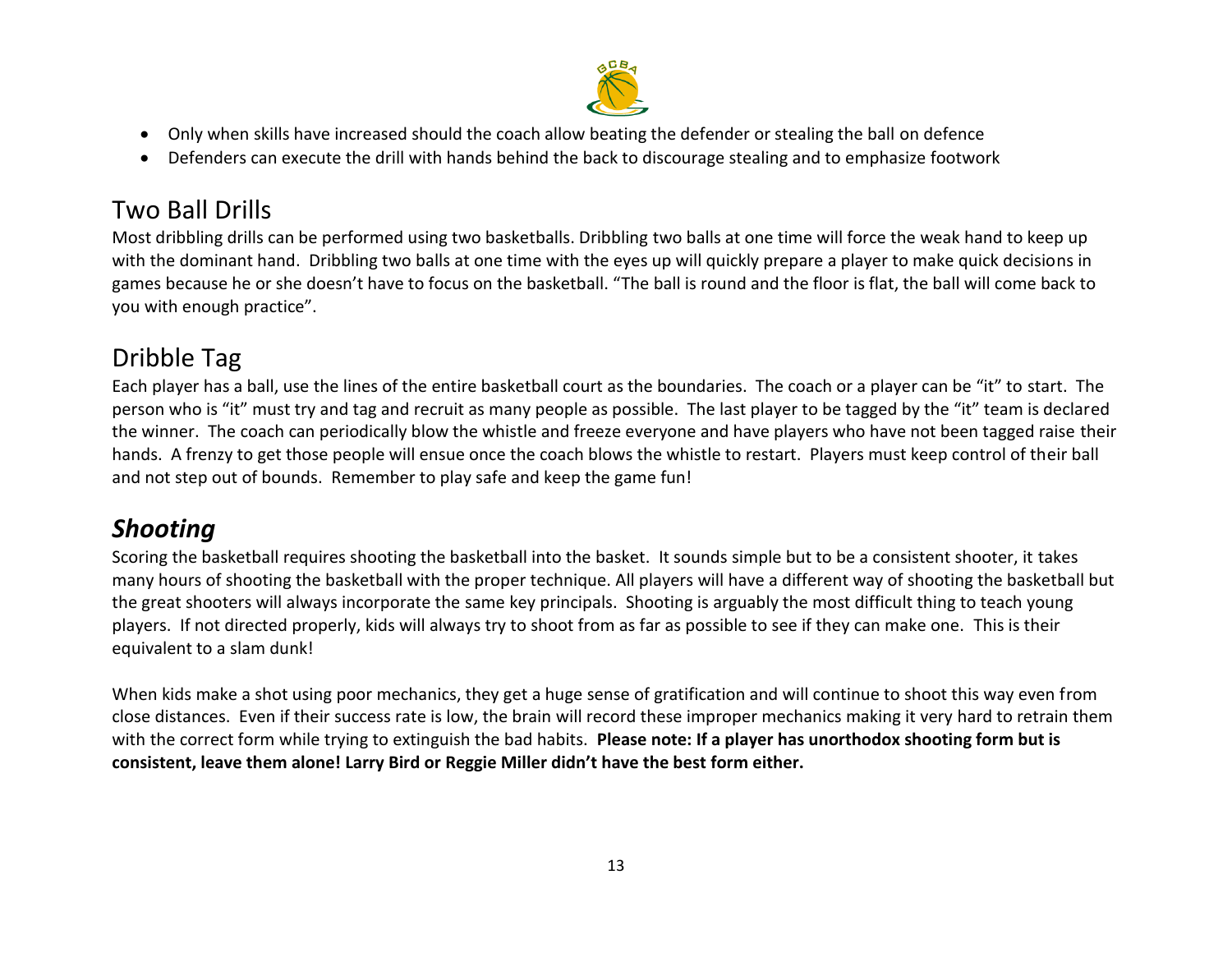#### 14

### Shooting the Basketball

The basic basketball shot is simple and beautiful but by no means simplistic. As pointed out previously, everyone shoots the basketball differently. Yet, there is **a general procedure that all good basketball shooters more or less follow.**

- 1. The feet should be shoulder width apart with the lead foot slightly ahead. Half-bend your knees before shooting a basketball for more potential power
- 2. Your dominant hand should have its fingers spread out
- 3. **Only the pad of your hand fingertips should be in contact with the ball.** Keep the heel of your hand off the basketball. Using the heel of your hand will slow the release down. Have players hold the basketball in one hand like a waiter holding a tray.
- 4. Your other hand (guide hand) should only support the ball**.** Adding pressure with the guide hand will alter the backspin of the ball.
- 5. The ball should be brought above the head in one motion**.** Once the ball is over the head, there should be a window to see the basket.
- 6. At this point, the **angles at your armpit, elbow, and wrist are at 90 degrees** and the shoulders are square to the basket.
- 7. While extending your knees, extend your forearm and **snap your wrist** (follow through). This will propel the ball forward towards the basket. Placing your hand into the rim like a cookie jar is a good reminder for kids to always follow through. Shooting with backspin will soften your shot if it hits the rim.
- **8. Hold the follow through until the ball goes in or hits the rim.**
- **9. Ensure that you have at least a 2 second arc on your shot!** Meaning the ball stays in the air for at least 2 seconds. This will also soften your shot as the ball has a better chance of bouncing in.
- 10. If it feels natural to jump upon release, do so. Shooting from long range requires more legs.

In sum, you are shooting a basketball with the kinetic energy transferred **from your legs to your hands**. The most optimal case is that the snap of wrist only **directs the basketball and adds backspin** to it. You should also shoot the basketball **as naturally as** 



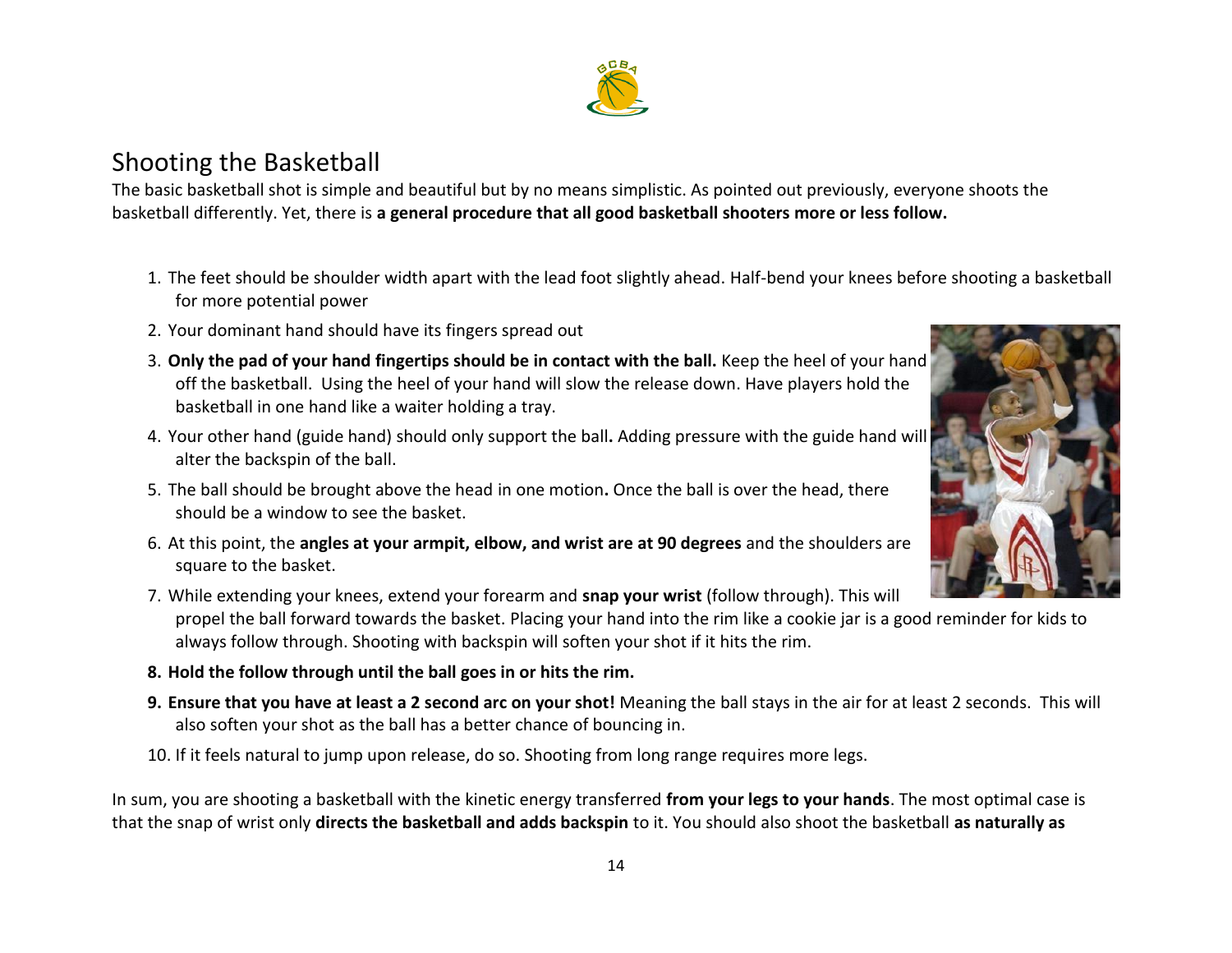

**possible**. In the event that the power from your legs is not enough to shoot the basketball, (for example, you are doing a fade-away and a portion of the leg power is directed towards the back.) you are forced to use your wrist in a controlled manner. In particular, do not forcefully use your wrist or jerk your wrist for extra power. This will greatly reduce your shot accuracy.

# Shooting Drills

- 1. **Sit down shooting:** Sit on the floor or on a chair and shoot the basketball up 4-5 feet. Focus on releasing the ball with backspin. This is a drill done at all levels and is great to refocus on the upper-body shooting mechanics.
- 2. **Partner shooting:** Have players line up across from a partner (squaring up). When players are in the ready position, have them shoot the ball back and forth focusing on proper form.
- 3. **Wall shooting:** Players stand 3 feet away from a wall and focus on shooting the ball up focusing on arc.
- 4. **Swish Shooting:** Players stand 3 feet away from the basket and focus on trying to get swishes. Players will naturally start shooting the ball higher as it is very difficult to get a swish with a low arcing shot.
- 5. **One Foot Shooting:** Begin the drill 5 feet away from in front the basket. The player will need to make 5 shots from that distance before moving back one foot. Time the players to see how long it takes to get to the foul line.
- 6. **Square-Up Drill:** Divide the players into to two lines. A passing line stands below the basket and a shooting line that runs from the top of the 3pt arc to the right hand corner of the key. The passer will throw a chest pass to the player running towards the basket; they will receive the ball, square up and shoot. The shooter gets their rebound and the passer goes to the shooting line.

#### **There is plenty of shooting drills and games available on the web!**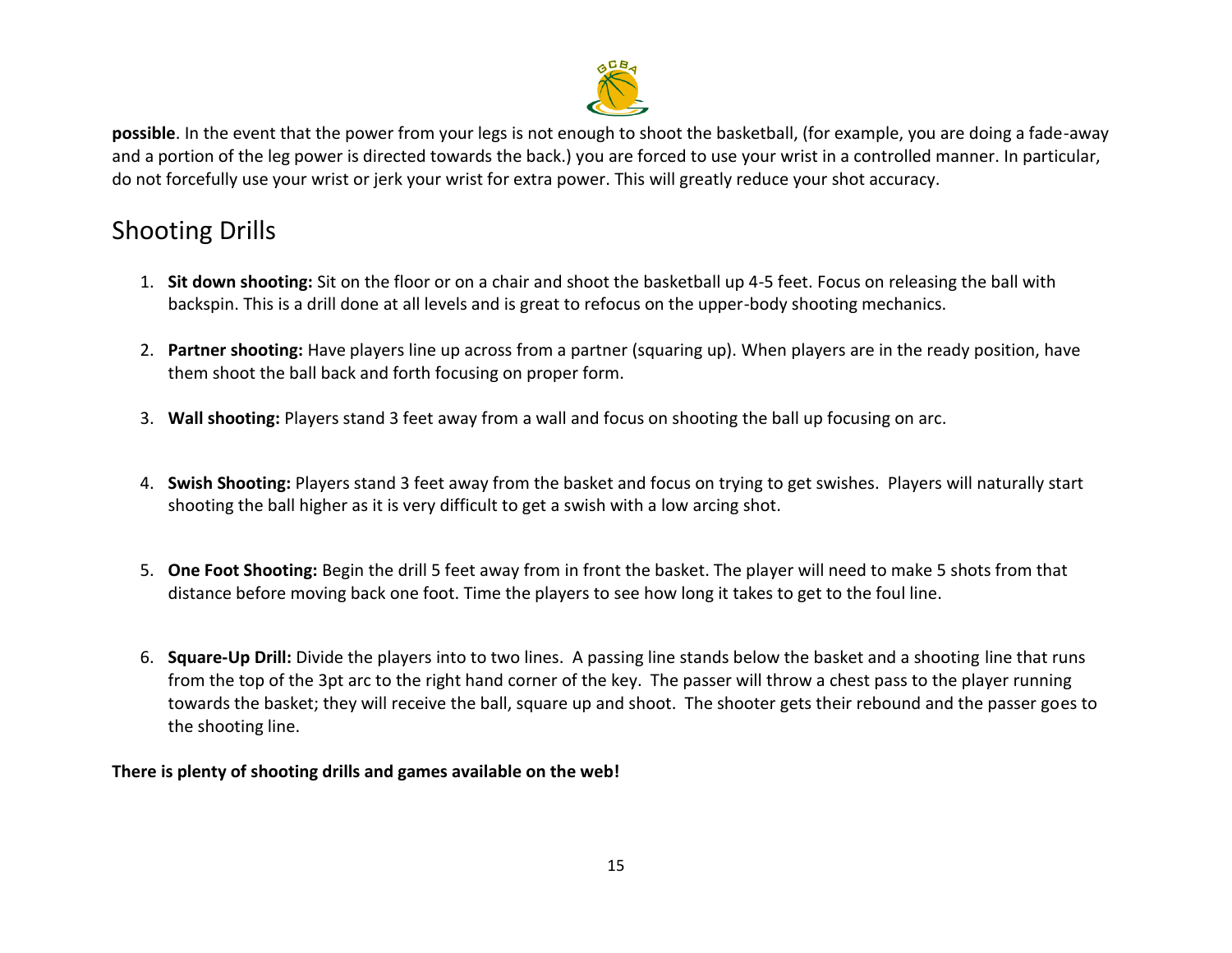

### Lay-up

The lay-up allows for scoring to basketball scoring the ball at close range while in motion. Once you get up in the air, there are many ways to manoeuvre the ball provided you have enough elevation. Yet, before you take off in the air, there are basically two ways to approach the basketball hoop and lay the ball in. Let's take a look at the lay up in a nutshell.

Start by dribbling the basketball towards the right side of the basketball hoop with your right hand.

1. As you approach the basket, you may carry the ball and take two steps.

2. Leap towards the basketball hoop with your left foot and bring your right knee up

3. Make sure you work the opposite side of the basket with the opposite hand. It may get ugly but if kids don't struggle early, they will struggle later on.

**Tip:** Perform the lay-up a couple steps away from the basket without a basketball. This helps kids with the footwork needed to avoid traveling and taking off of the wrong leg.

# Lay-up Drills (on the web)

Intro to making a layup: http://www.5min.com/Video/How-to-Coach-Basketball-Lay-Up-Drills-6183976 Mikan lay-up drill: <http://www.youtube.com/watch?v=jMegqIaYunI> Coaching the lay-up: http://www.youtube.com/watch?v=RrNQrfzOspI

# *Passing/Receiving*

A good pass is one that's caught but there are actual techniques that help players make their passes more accurate. There are several different ways to pass the basketball and each has its own function within a game situation.

# Chest Pass

This is the most common pass in basketball. It's a good way of getting a ball to a close teammate with no opponent in the way.

-Ball held at players' chest in both hands with finger spread and thumbs pointing towards one another on back of ball -Elbows bent and held at the side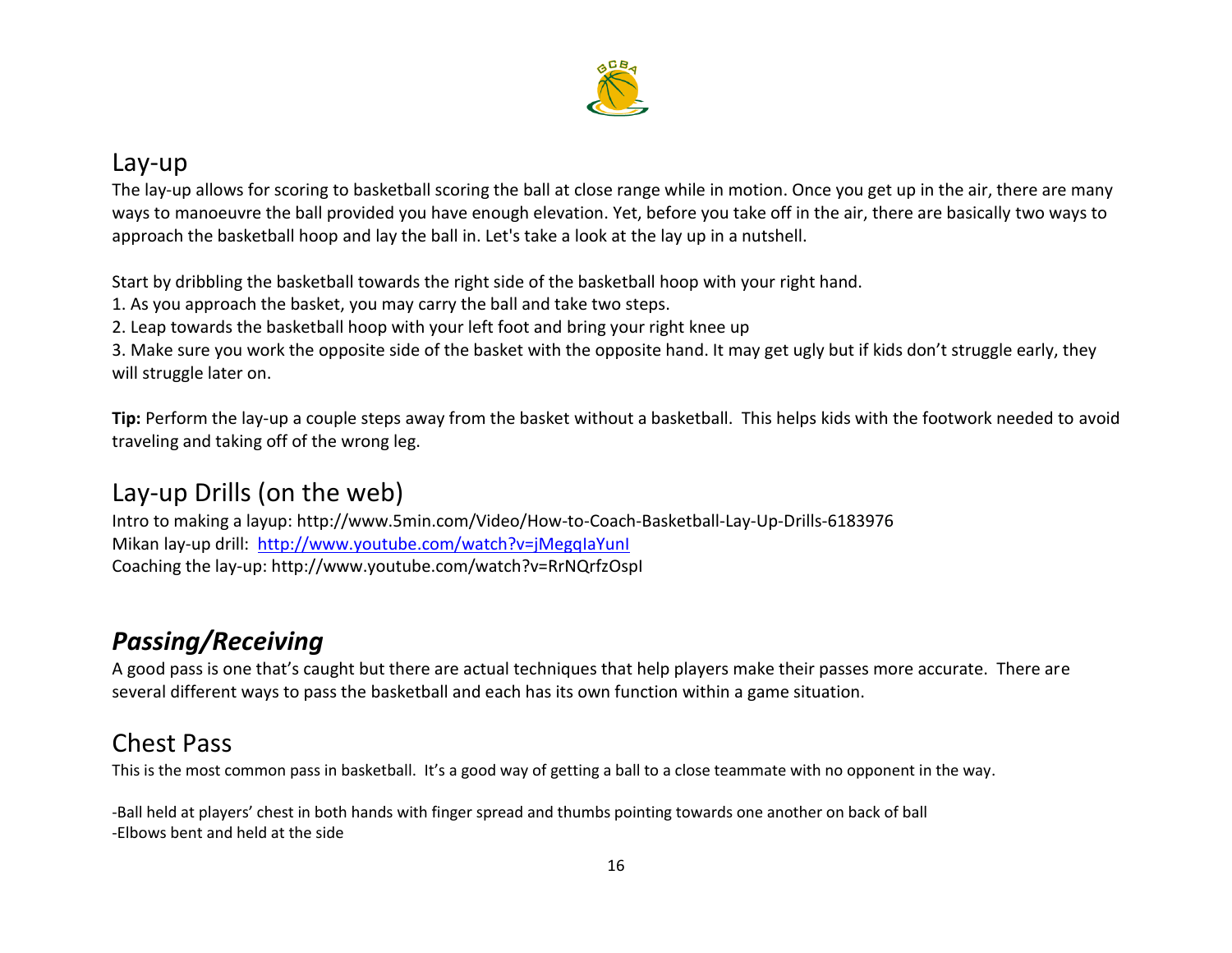

-Ball passed with a finger, wrist and arm snap and a step into the pass -Follow-through has elbows straight, palms out and fingers pointing towards the target -Keep eye contact with the receiver and make sure passes are crisp

How to teach a chest pass: <http://www.youtube.com/watch?v=Eclsfy94tDE>

### Bounce Pass

The two- handed bounce pass uses almost the same mechanics as a chest pass. The bounce pass is mostly used in close quarters when trying to pass the ball to a teammate when an opponent is in the way. The one-handed bounce pass gives the passer more range to pass the ball around a defender but it is more difficult to fake this pass because the ball is in one hand.

How to teach a bounce pass: <http://www.youtube.com/watch?v=JOMzwkwJ-BY>

## Overhead Pass

The overhead pass is used when a player is getting pressured from the defense or they are trying to pass it over several defenders. The ball is held over the head with two hands and the ball is then propelled forward with a flick of the wrists. The ball does not go behind the head like a soccer throw-in. Putting the ball behind the head leaves the ball open for a defender to steal from behind.

How to teach an overhead pass: <http://www.youtube.com/watch?v=E0IOSxblfOU>

### Baseball Pass

The baseball pass is mostly performed when the player is trying to cover a large distance. The ball is held with one hand close to the ear. Step towards the target and follow through with the fingers pointing towards the target.

How to teach an overhead pass: <http://www.youtube.com/watch?v=JCY2hye9g-U>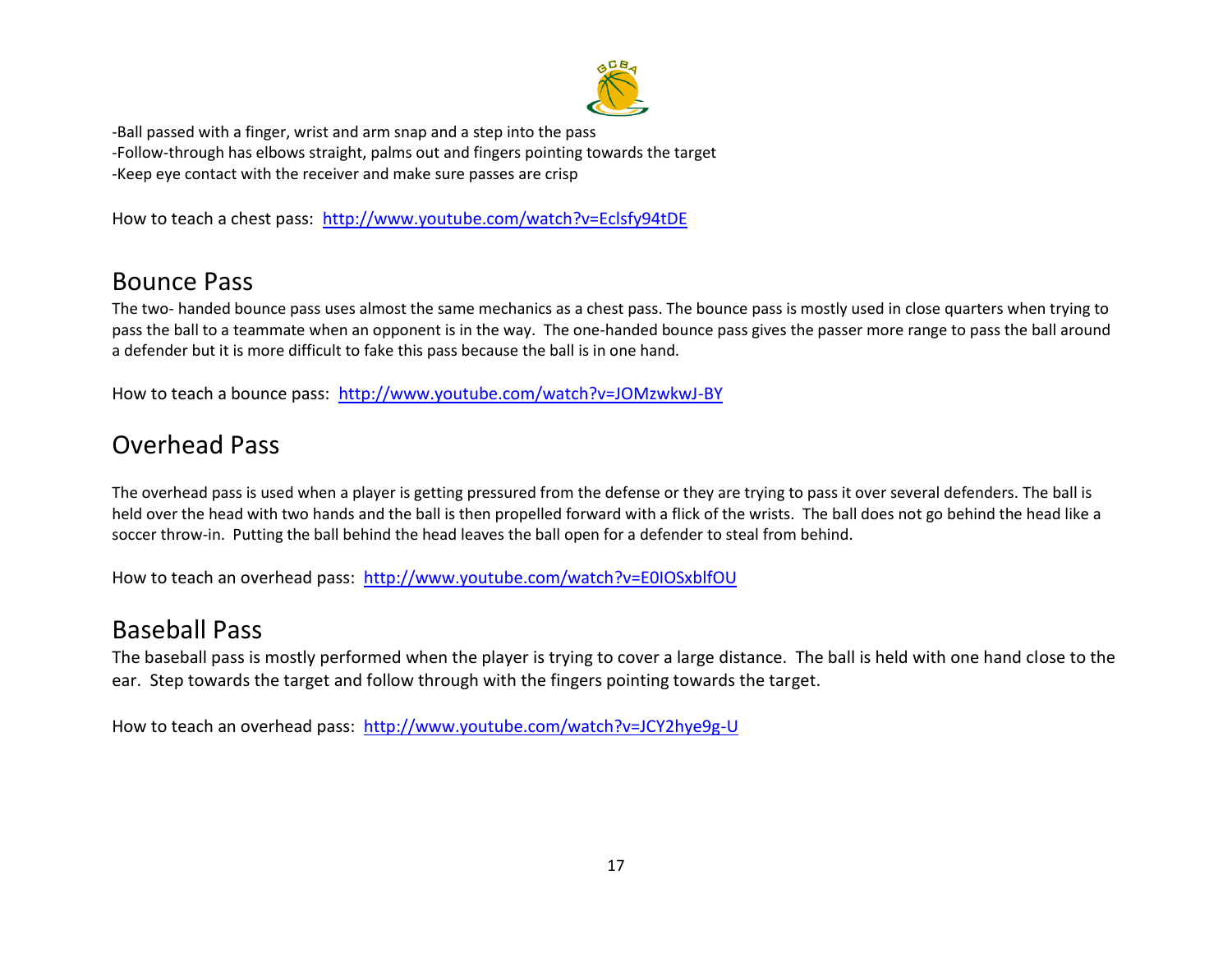

### Passing Drills (on the web)

- 1. [http://www.youtube.com/watch?v=rcAuQbhs\\_ek&feature=fvsr](http://www.youtube.com/watch?v=rcAuQbhs_ek&feature=fvsr)
- 2. [http://www.youtube.com/watch?v=2RvphKAknnI&feature=results\\_main&playnext=1&list=PLD4B9A84F743CFBF9](http://www.youtube.com/watch?v=2RvphKAknnI&feature=results_main&playnext=1&list=PLD4B9A84F743CFBF9)
- 3. http://www.youtube.com/watch?v=1B3M920t1Fg
- 4. <http://www.youtube.com/watch?v=aYSynGqXsyA>
- 5. http://www.youtube.com/watch?v=DuJ9XUqczsM&feature=related

# No Dribble Scrimmage

Play a full court game without dribbling will work on passing and moving without the basketball. All other rules are in effect.

# *Person to Person Defensive Philosophy*

Person to person defence (a.k.a. man to man defence) is one of the cornerstones of youth basketball development. Coaches that overlook individual defensive skills will tend to teach young players how to fall back in a zone in order to force outside shooting. The problem is that most young players can't shoot consistently from the perimeter which gives the team playing a zone the clear advantage. Teaching players to defend an area of the floor rather than one's assigned check, handicaps the defensive development of these players.

In a zone defence, players will have a difficulty developing:

- 1. Foot speed needed to gauge an opponent's speed to keep them from penetrating to the basket
- 2. Defensive responsibility and individual pride in stopping one's check from scoring
- 3. The skills needed to learn how to deny the basketball to keep the ball out of a dominant scorer's hands.

Most zones are designed to keep the defensive players close to the basket so there are no open gaps for the offense to drive to the basket and limited rebounding opportunities. Zone defences will also limit dribble penetration which hinders ball handling skills. Zones do very little for basketball as they encouraging kids to shoot beyond their range and force young players to chuck or heave the ball in order to reach the basket.

When coaches are myopic in their vision of developing young players, winning becomes the sole purpose of playing the game.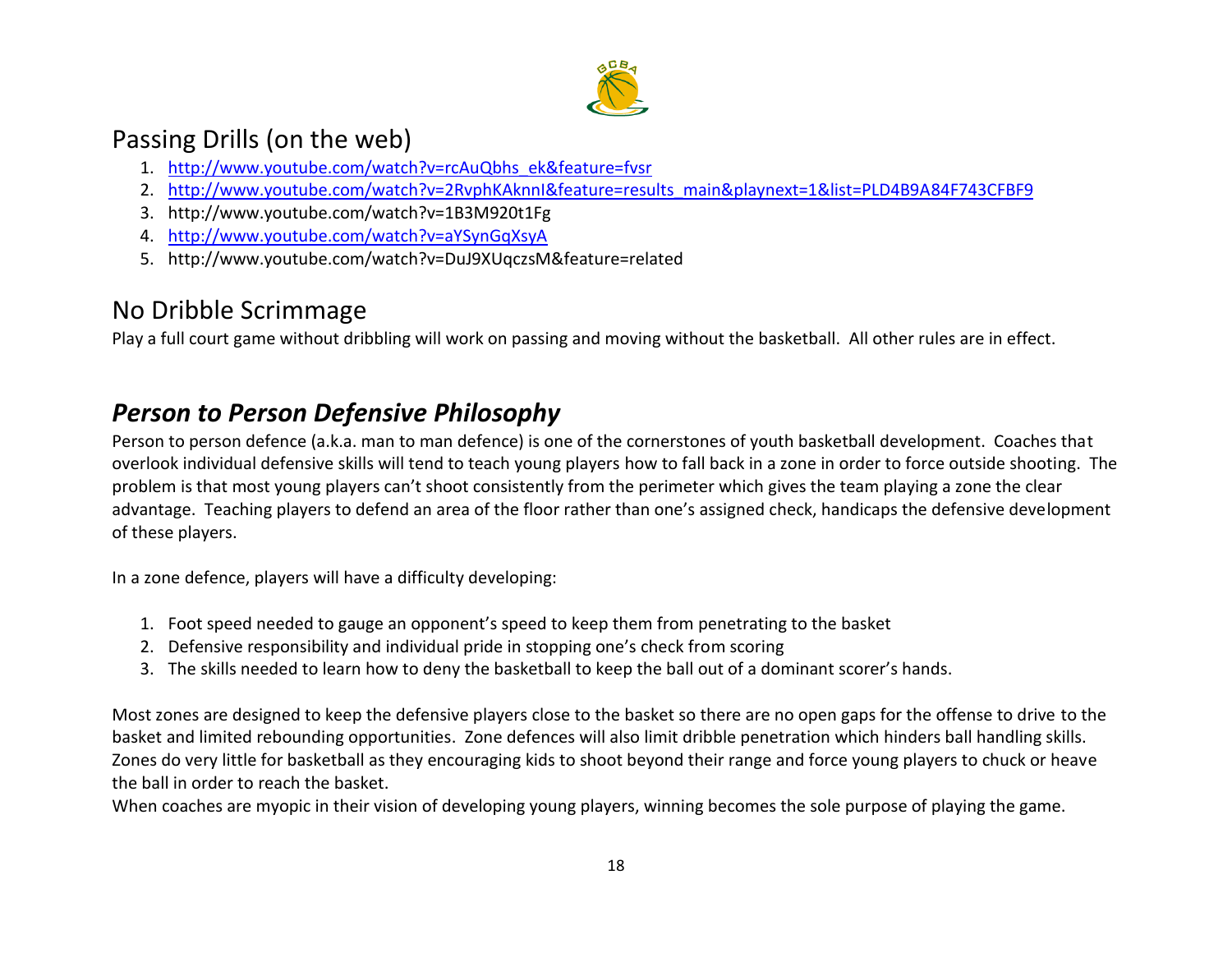

**Professional coaches are paid millions of dollars to win games. If we as youth coaches get caught up with wins and losses, we lose sight of the role of the GCBA house league program.**

Here is a video of a NBA coach Stan Van Gundy speaking about the role of a youth coach**. Please watch!**

<http://www.youtube.com/watch?v=KZ9jTOAMTtk>

### Person to Person Defensive Principals

Below is a fantastic article on teaching individual defence by Coach **Ronn Wyckoff**, Author/Producer

1. There is often a lot of generalization rather than specific teaching being done;

2. Many coaches believe zone defense is easier to teach than man defense;

3. Defensive skills are easier to teach than offensive skills. Creating a good defensive player is infinitely easier than creating a good offensive player;

4. A team can play good defense and win even when the offense is having an off game;

5. Defense has always created most of my offense.

Throughout my career, at all levels of coaching, from the playgrounds in the beginning, to national teams, we won nearly three out of every four games we played. I had some high scoring teams, and on only few occasions was I blessed to have any superior offensive players. My highest scoring teams were my best defensive teams.

I believe in teaching by building blocks. We teach defense from the ground up, starting with the placement of the feet. With the first stage, we show the foot placement and stance. We need good balance and to be able to move quickly while maintaining good balance.

Defense begins with the individual. Team defense is only as good as its weakest player, so I look for players who have the will and desire to become defensive specialists. I want players who will take pride in their defensive play because they are confident in their skills.

Coaches, do not expect your team to play good team zone defense if the individual players cannot execute good, basic man principles. In man defense we live by an individual's ability to play on his or her offensive player, whether with or without the ball.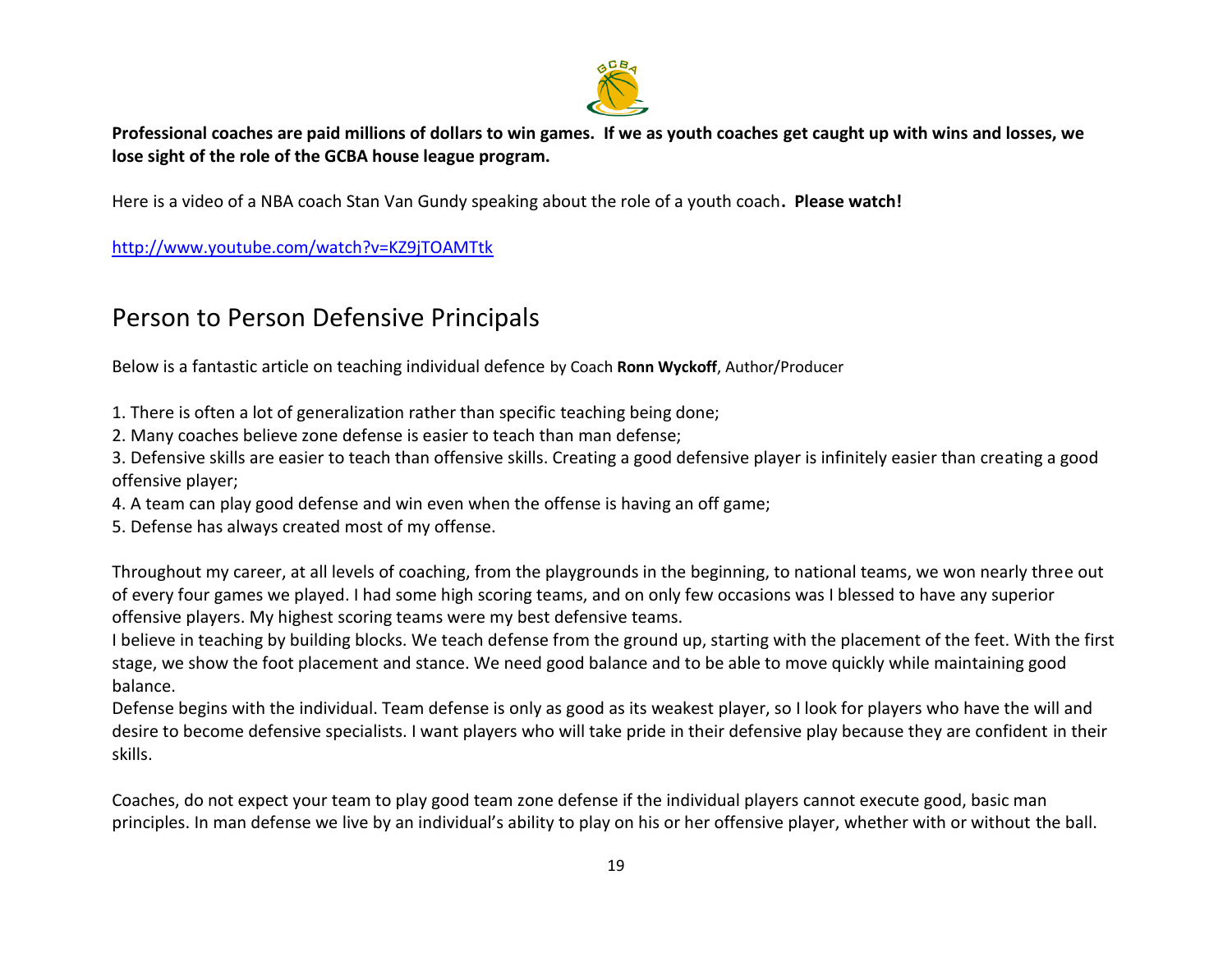

Don't send your kids out to play five-on-five and expect them to be successful if they haven't got the individual skills to stop the flash, fight over a screen, front a cutter or be able to play "help" defense.

The successful application of teaching good defense begins with a stance that gets the player low, on balance, under control, and able to move quickly and efficiently.

To start, have your players assume a stance with the right foot forward, feet placed wider than the shoulders and hips. The toes of the back (left) foot should be about even with the heel of the front foot. Bend the knees and get the hips down, keeping the back nearly straight. Get as low as possible, with the feet as wide as possible but still enabling quick, balanced movement. Balance should be centered evenly between both feet. Extend the right arm forward to the outside of the right knee, with the hand as if it's touching the offensive player. Extend the left arm out to the left side, with the palm facing the offensive player. This is the primary stance I teach for playing on the ball with a dribbler going to the defender's left.

Change feet and hands and assume the same stance as if the dribbler is going to the defender's right. Left foot forward; right foot back and even with the heel of the front foot; left arm extended out toward the dribbler; right arm extended out in the direction of the dribble. The arms are forming the letter "L".

This won't be an altogether comfortable position for the players in the beginning. Emphasize staying low to improve reaction time and balance. Continually check the foot placement, hips low, back straight, balance between the feet, arm and hand positions. This position is where the defensive game is played. The muscles must be trained to accept this position. (Tell the brain that the body will be spending a lot of time like this, so adjust, baby!)

With the players stationary, do a little drill to have the group jump on your command from a right foot forward stance to a left foot forward stance. With the coach standing in front of the group, the coach raises either the left hand or the right hand and points in the direction the dribble is going. Players should automatically assume a correct stance with the foot back in the direction of the dribble. The players' bodies should not jump up in the air when changing directions. Only the feet and arms are changing directions. If you were to draw a line across the top of the head, when changing directions, the head would not move above that line. The feet are barely gliding over the floor during the exchange.

Now, we're ready to slide. The slide is done with a reaching slide-step in the direction of the dribble, pushing off the front foot and reaching with the back foot. This is: Push; Reach; Fill. Pushing off the foot away from the direction you're sliding, reach and step in the direction of the dribble and fill the vacated back foot spot with the front foot.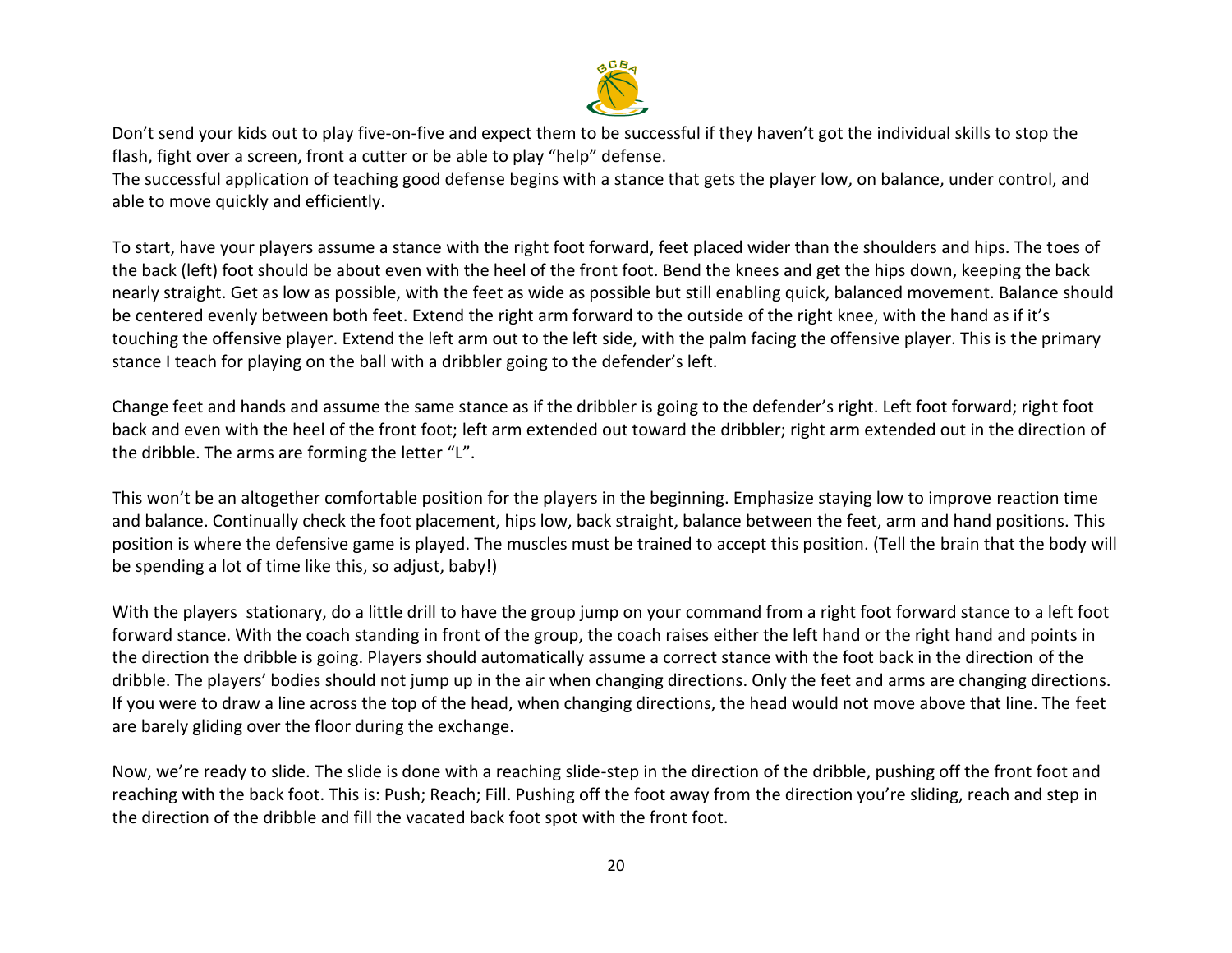

A very important point of emphasis here is, the defender should never lift up (line over the head!) during the slide, change the center of gravity or allow the feet to come together. The same distance between the feet is maintained during the slide.

This last point is important. When teaching a dribbler to attack a defender, the dribbler will look for defensive weakness. The dribbler should always be aware of what their defender is doing with their feet and what happens to their body balance during the faking moves. If the defender places weight on one foot, the dribbler can attack and drive to that side because the defender is off balance and can't react. The same thing happens if a defender straightens up, the reaction time is slowed, or the defender's body may now be too close to the dribbler's body, allowing the defender to be beaten.

Review the teaching points with the players: Foot placement, hips down low, back straight, balance between the feet, arm and hand extension, slide and reach with the back foot, push off the front foot, don't go up and down during the slide (like a carousel horse).

With the coach in front of the group again, have the coach point out dribble directions, as in the last drill, and have the players slide, changing feet when the coach changes directions. When the coach points out a direction, players should take 3-4 slides in that direction to get used to continuation defense. When changing directions, a player will jump-switch the feet (without raising up); that is, stop the rear foot slide and push off it while bringing the front foot back to become the sliding foot. While pushing off the rear foot, reach with the other in the direction of the dribble. Do the slides slowly at first in order to get the whole process controlled and precise. Make whatever corrections are necessary here and re-emphasize whatever points need to be re-covered.

Repeat this drill several times. When they have it well enough, the coach can add a ball.

To view the full article follow: [http://www.top-basketball-coaching.com/September\\_2006.html](http://www.top-basketball-coaching.com/September_2006.html)

# *Offence*

Scoring the basketball is fun! There may be some kids on your team that will not score the basketball because their skills are extremely underdeveloped. It is your job as the coach to teach all the offensive principals discussed above to ensure every player gets to feel the excitement of seeing the ball go through the basket. Coaches should ensure that whatever offensive system that is in use, allows for all five players to have the opportunity to score the basketball. The offensive system should be age and skill appropriate in order for kids to understand and not feel anxious when on the floor.